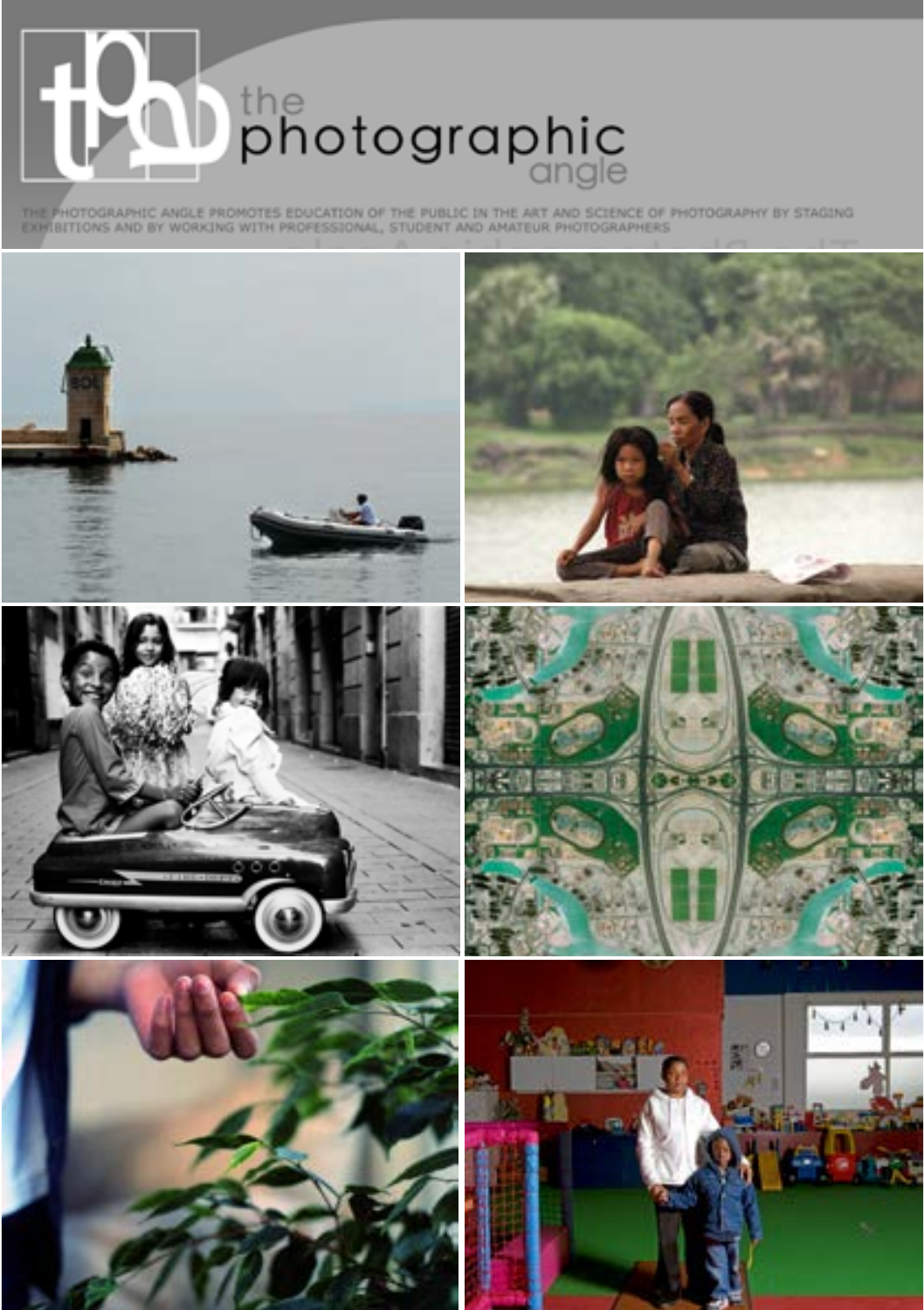# BETWEEN HERE AND THERE

 "Whatever is true for space and time, this much is true for place: we are immersed in it and could not do without it. To be at all - to exist in any way - is to be somewhere, and to be somewhere, is to be in some kind of place." Edward Casey

One of photography's most intrinsic and oldest objectives has been to secure a moment of time and offer it as evidence of some sort of true, concrete experience. But how fixed is that experience, and can the photographs we use as evidence actually work as a contradiction to a 'fixed' reality? This is not a new idea, but in an increasingly media- mediated, migratory, travelling communication-savvy world the idea is becoming more visible and more complex. The exhibition "Between Here and There" brings together artists whose work explores environments as a testament to our presence, existence, identity and our place in society. Each photographer reveals the impact our environment and surroundings have on who we are, and in turn how our existence, and identity shapes the way we perceive these environments to be. In some instances, the photographic works are bereft of a human presence, and signal a longing, or desire to escape a societal world into places of tranquility and solitude. In others the figure, or hand of the artist exists as an indicator of change and transformation. These paradoxical interpretations of the environment as both temporal and timeless show the diversity of relationships we have with the physical world around us.

#### **Participating Photographers:**

Sylvia Adams, James Chincharo, Andrew Chu, Kim Cunningham, Rachel Delacourt, Derek Dewey-Leader, Catherine Johnson, Dafydd Kemp, Joe Lang, Matt Rolfe, David Thomas-Smith & Alan Underwood-Parry.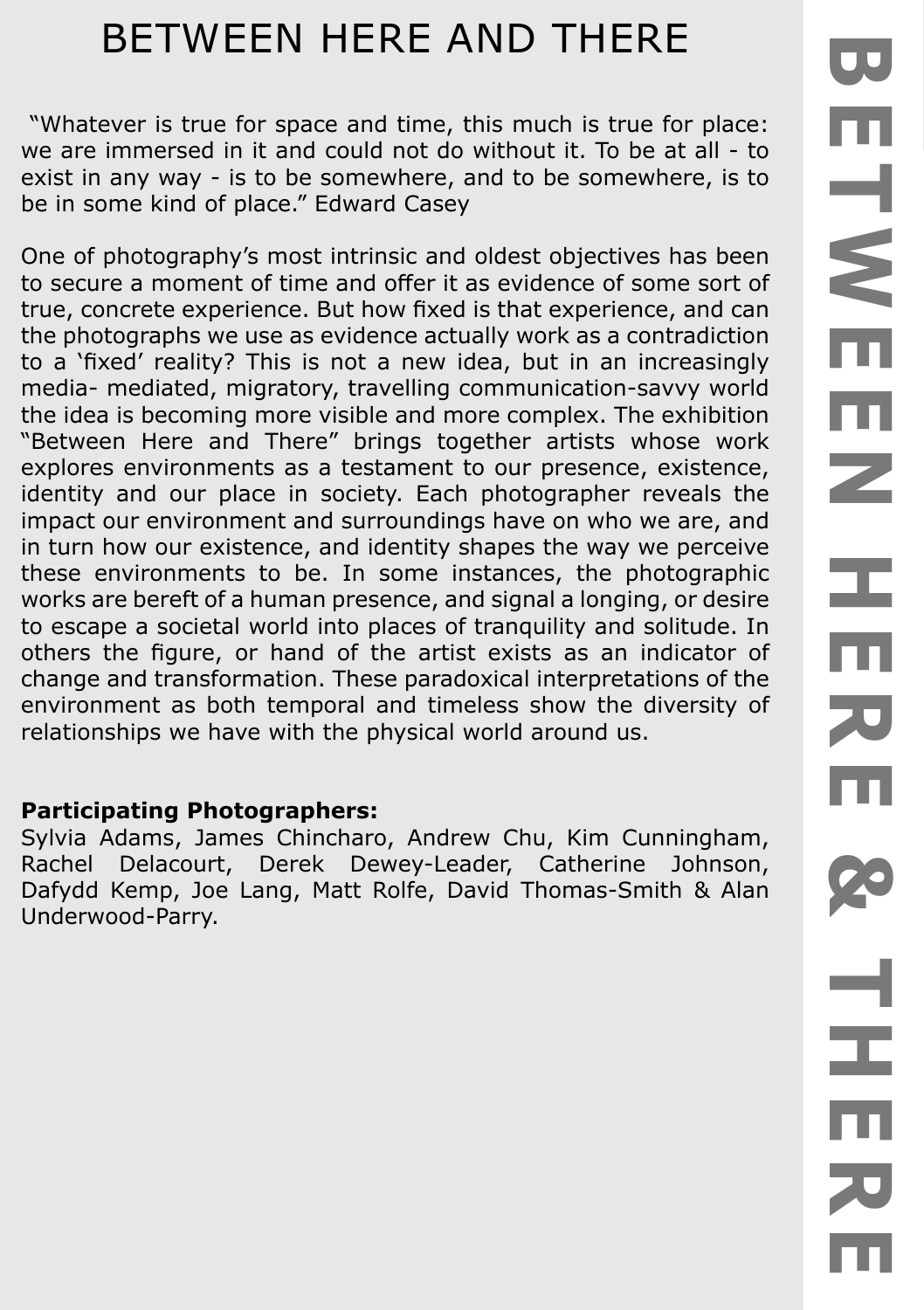### **Sylvia Adams**

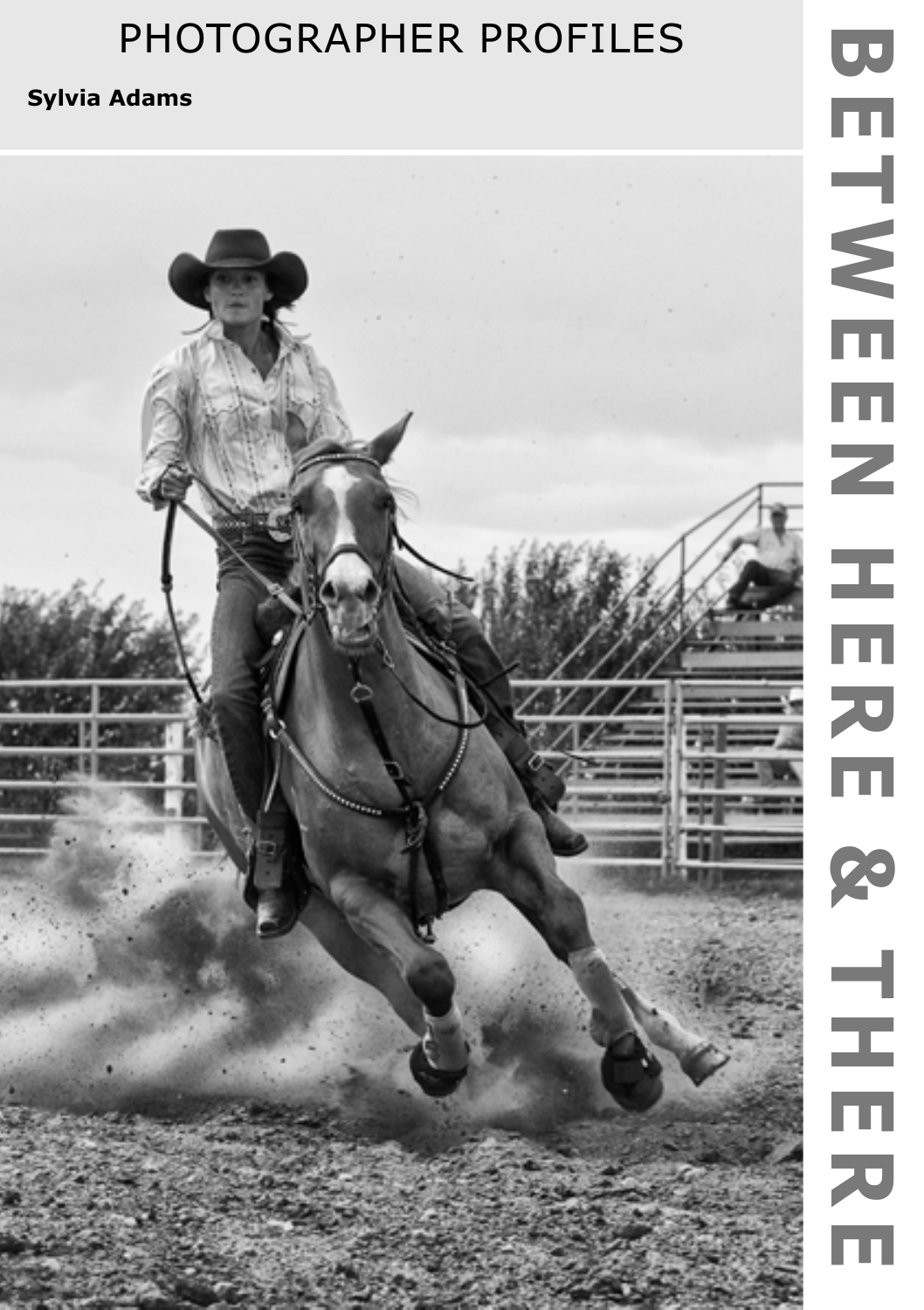**James Chincharo**

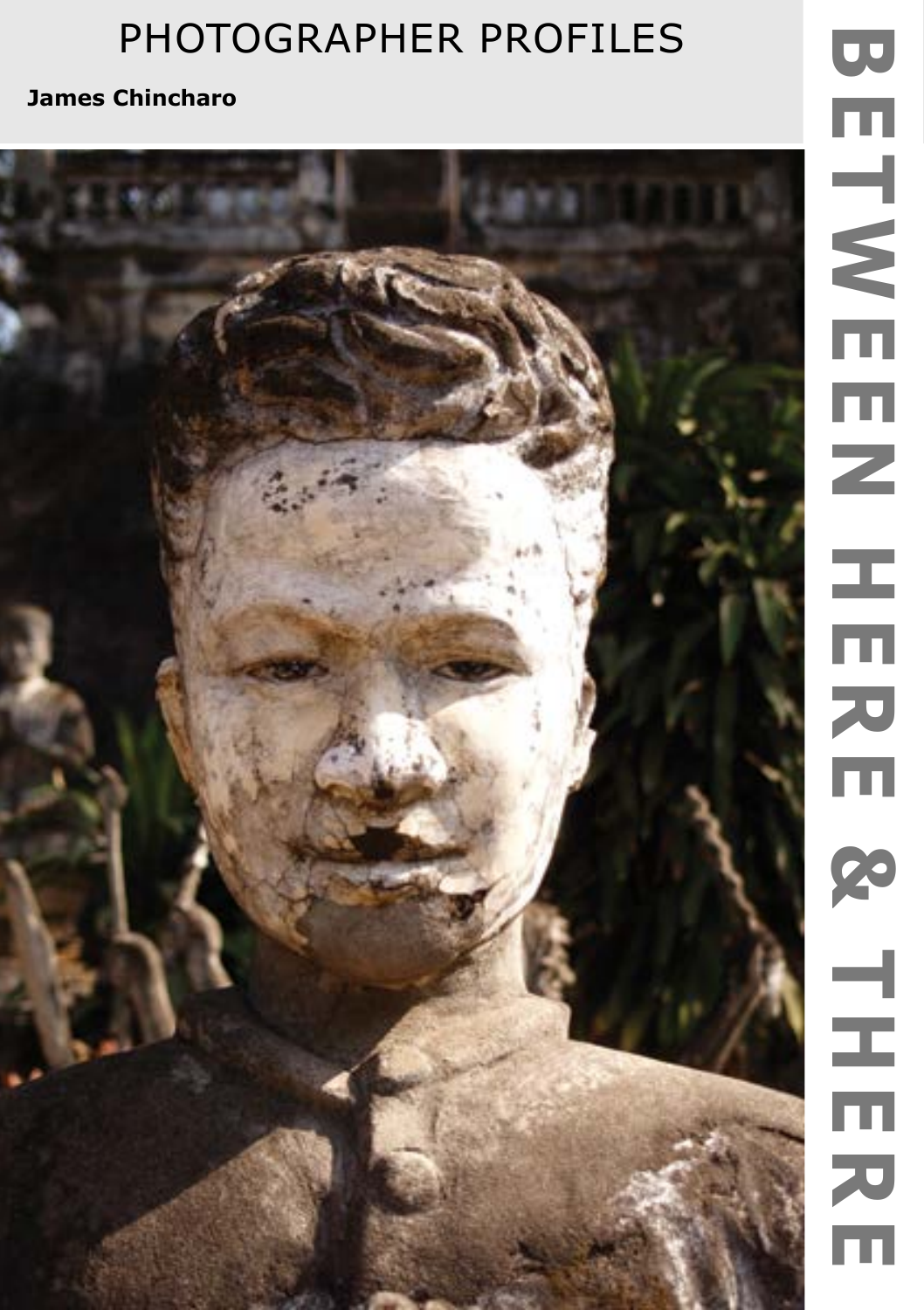**Andrew Chu**

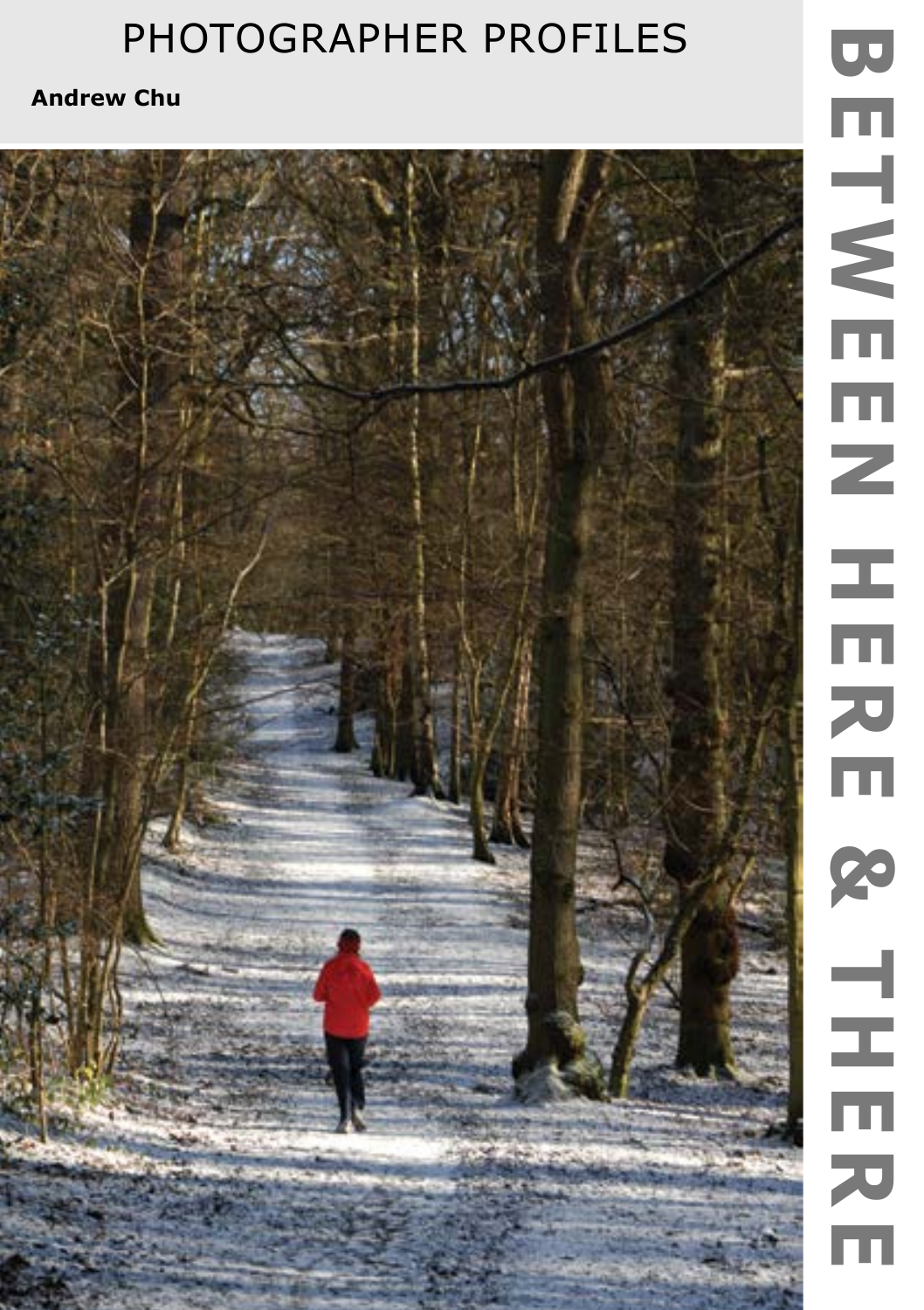**Kim Cunningham**

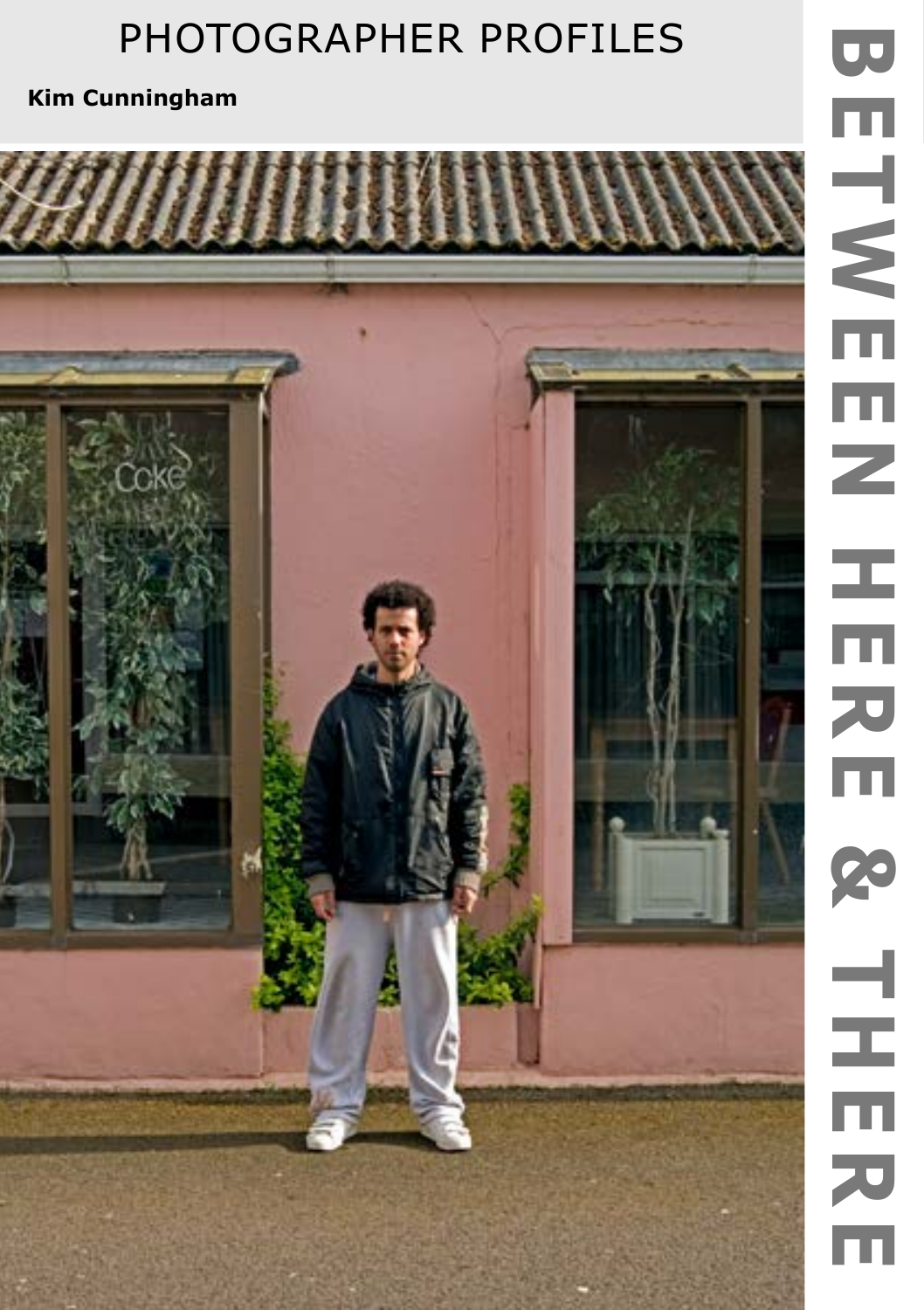### **Rachel Delacourt**

# BETWEEN HERE HERE & THERE **ETWEEN** Ĩ. ニロスロ 20  $\frac{1}{2}$  $\bar{\mathbf{m}}$ スロ

U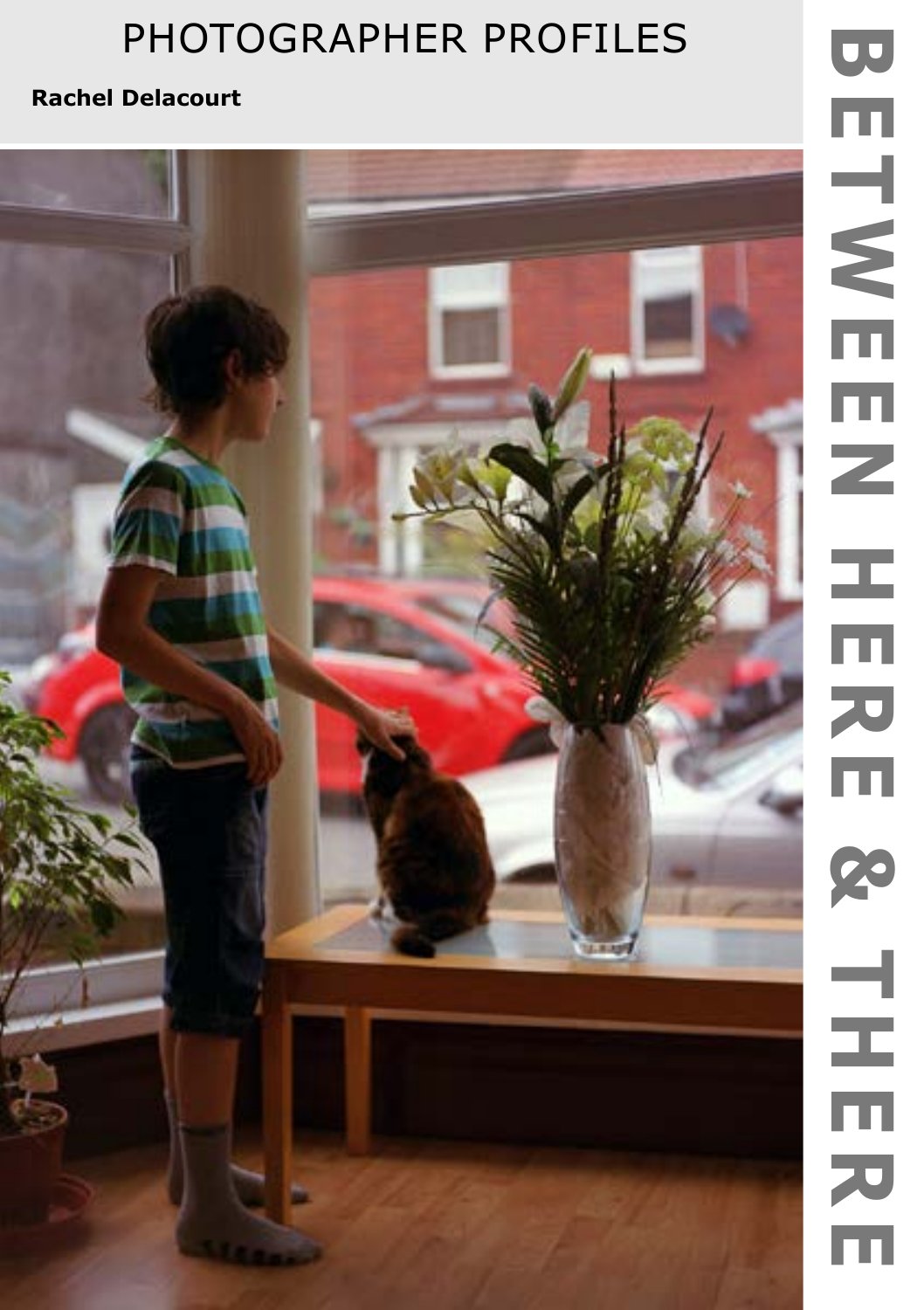**Derek Dewey-Leader**

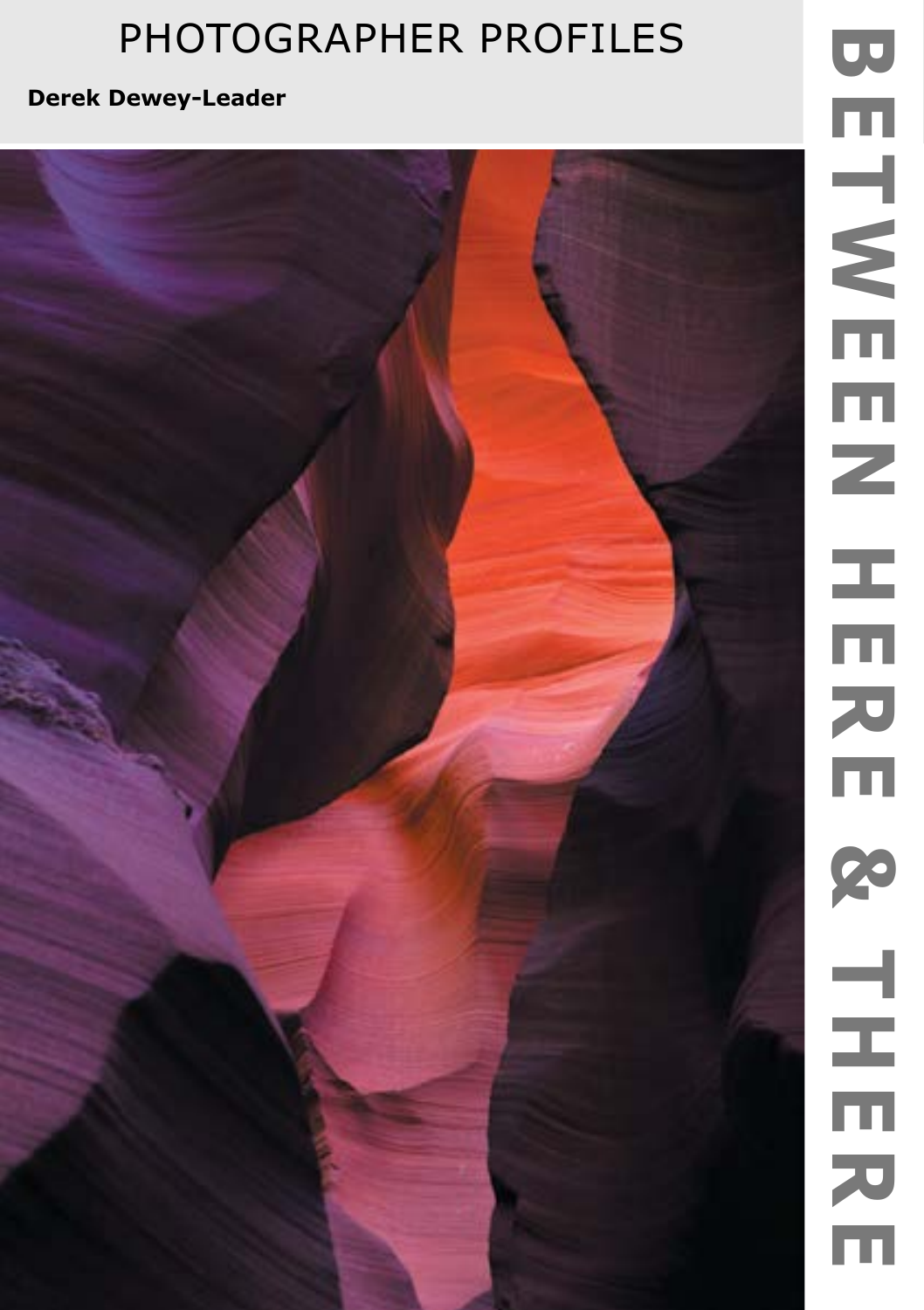**Catherine Johnson**

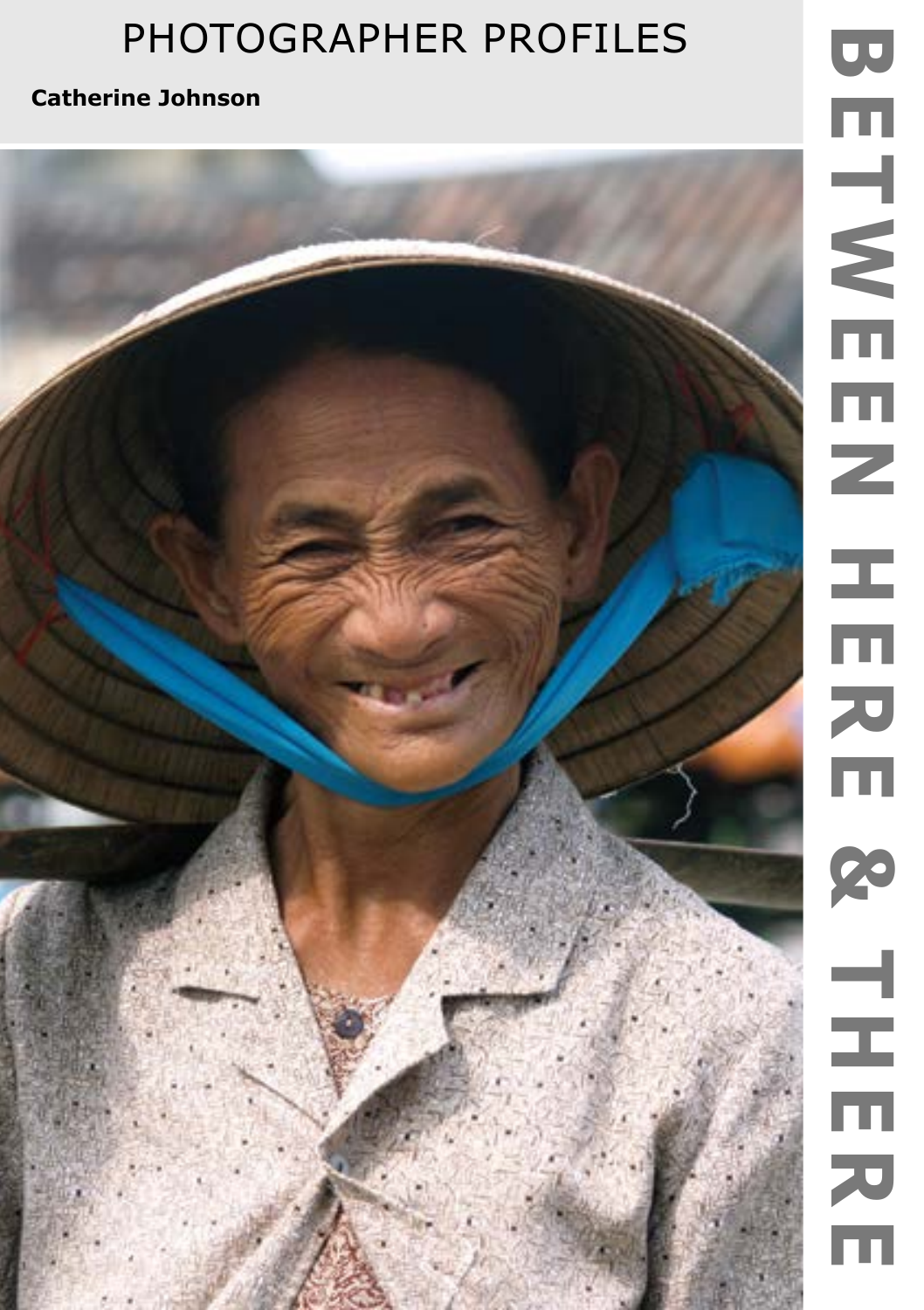### **Dafydd Kemp**

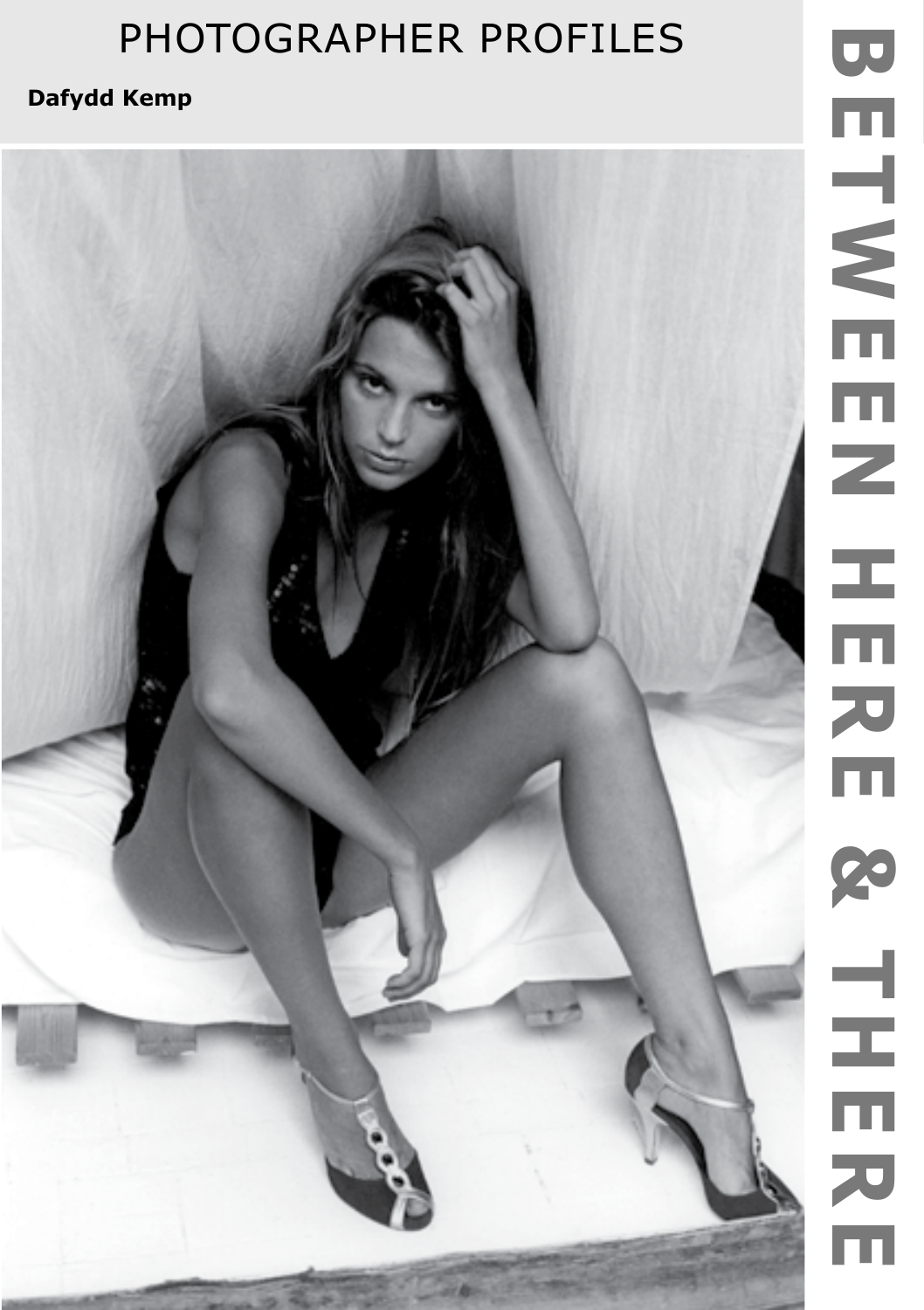**GBLF** 

**Matt Rolfe**

# UU BETWEEN HERE HERE & THERE ETWEE Ζ Ц.  $\overline{\overline{\mathbf{m}}}$ 刀田 23  $\frac{1}{2}$  $\overline{\overline{\mathfrak{m}}}$ スロ